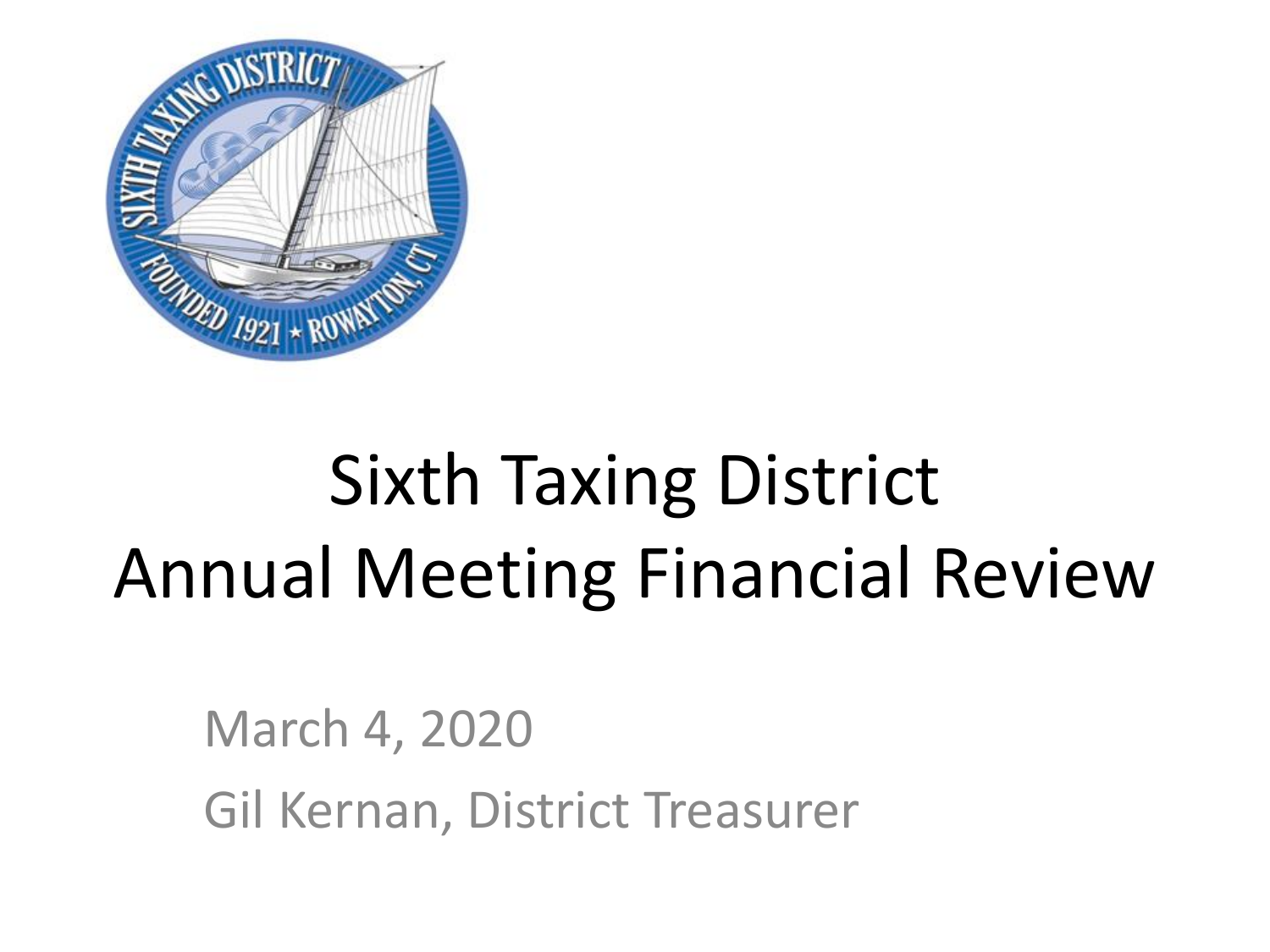### Financial Review Headlines

- The District's finances are in good health.
- **The auditors issued a clean opinion on our 6/30/2019 financials.**
- We finished 2018/19 fiscal year with a net increase in operating fund balance.
- The 2020/21 budget holds the increase in the District's portion of property taxes to 3%.
- The major one-time items in the proposed budget are for improvements at The Little League Field and the Ambler Parking Lot.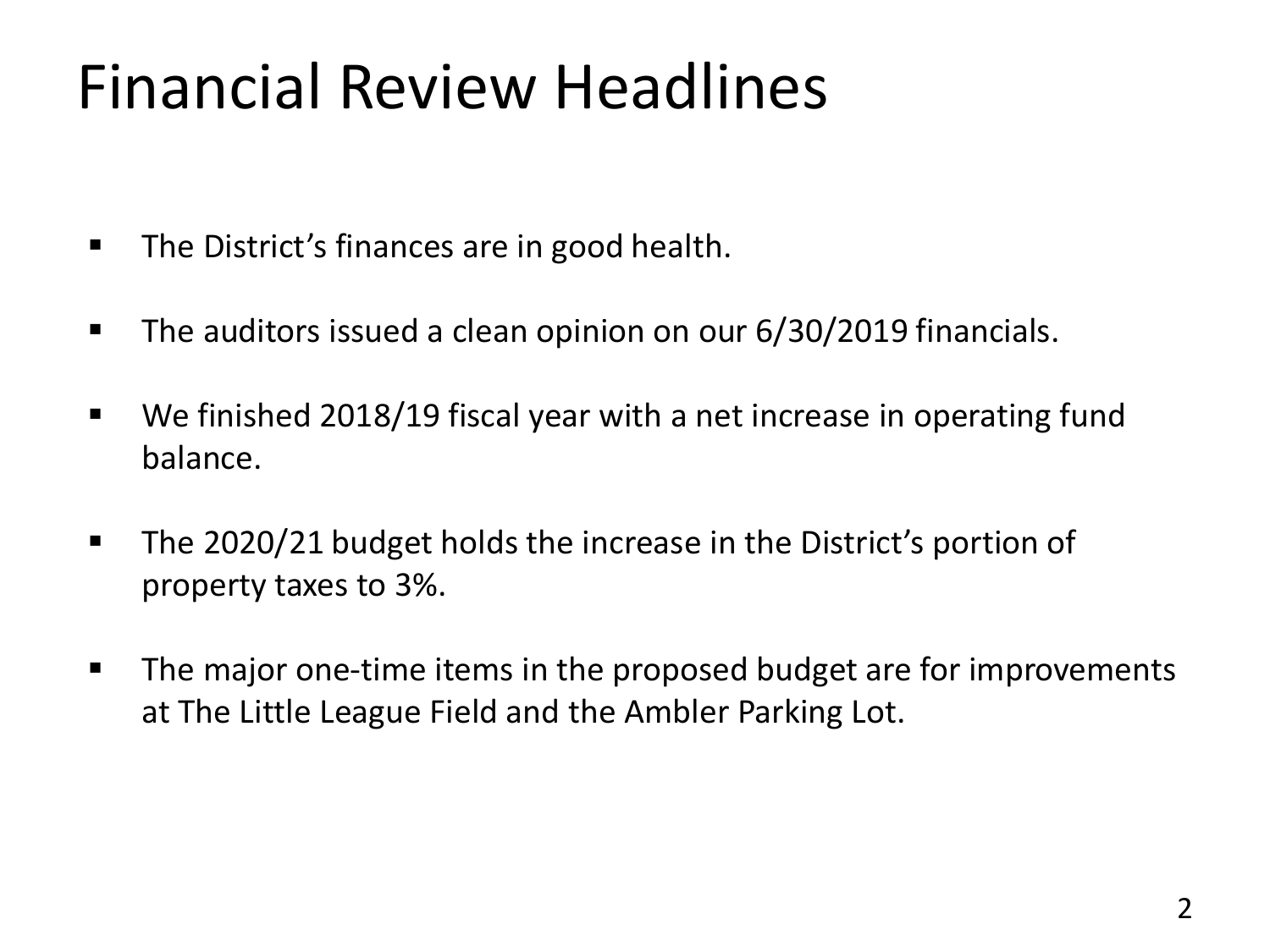| <b>Section</b>                       | <b>Slides</b> | <b>Color code</b> |
|--------------------------------------|---------------|-------------------|
| Fiscal Year 2018-19 Audited Results  | 4-9           | FY 2018/19        |
| Fiscal Year 2019-20 YTD and Forecast | $10-12$       | FY 2019/20        |
| Fiscal Year 2020-21 Proposed Budget  | $13 - 20$     | FY 2020/21        |

Note: This material covers three fiscal years. See color coded box on upper right corner of each slide to identify the fiscal year being addressed on the slide.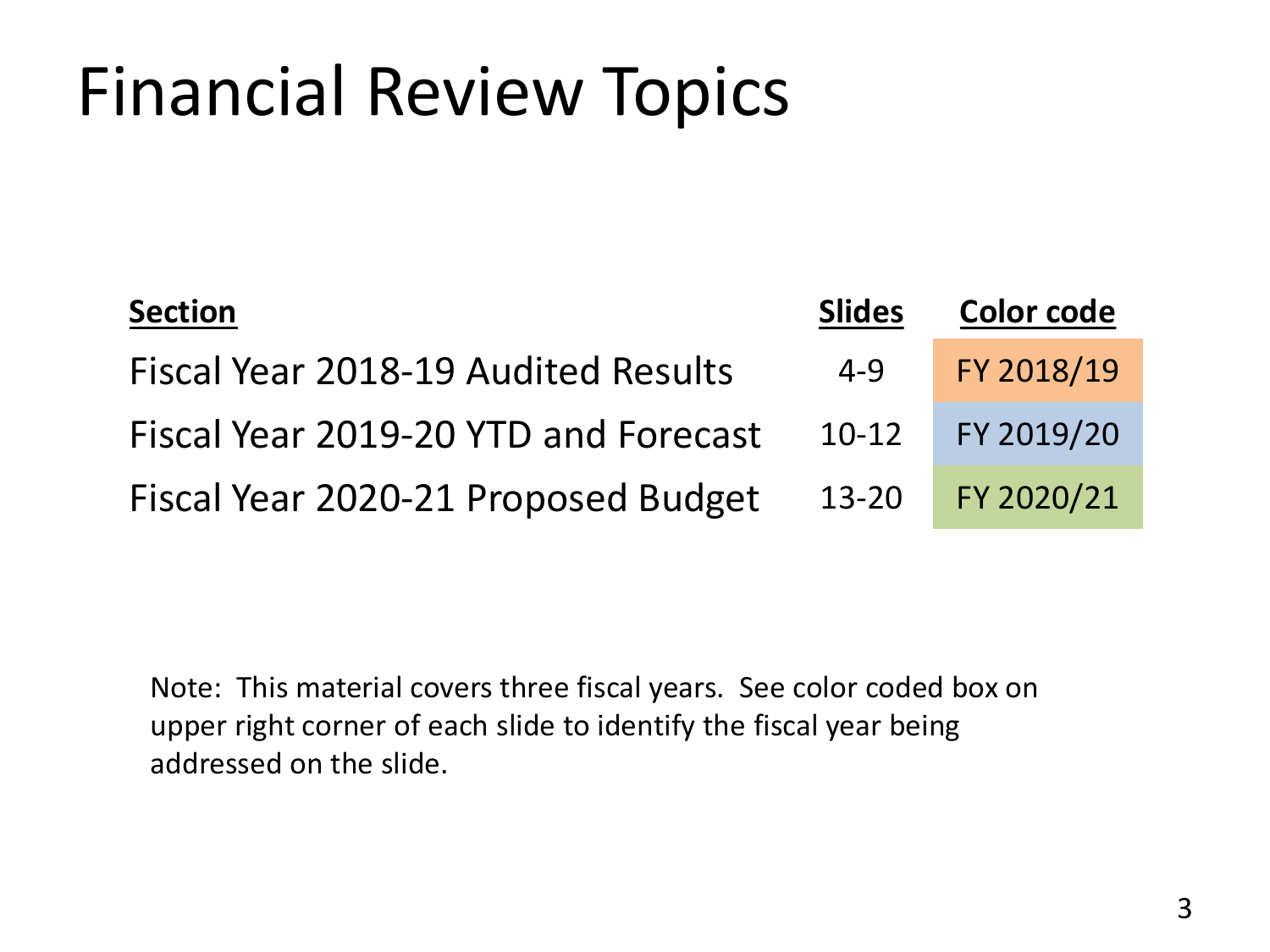■ Fiscal Year 2018-19 Audited Results

FY 2018/19

- Fiscal Year 2019-20 YTD and Forecast
- Fiscal Year 2020-21 Proposed Budget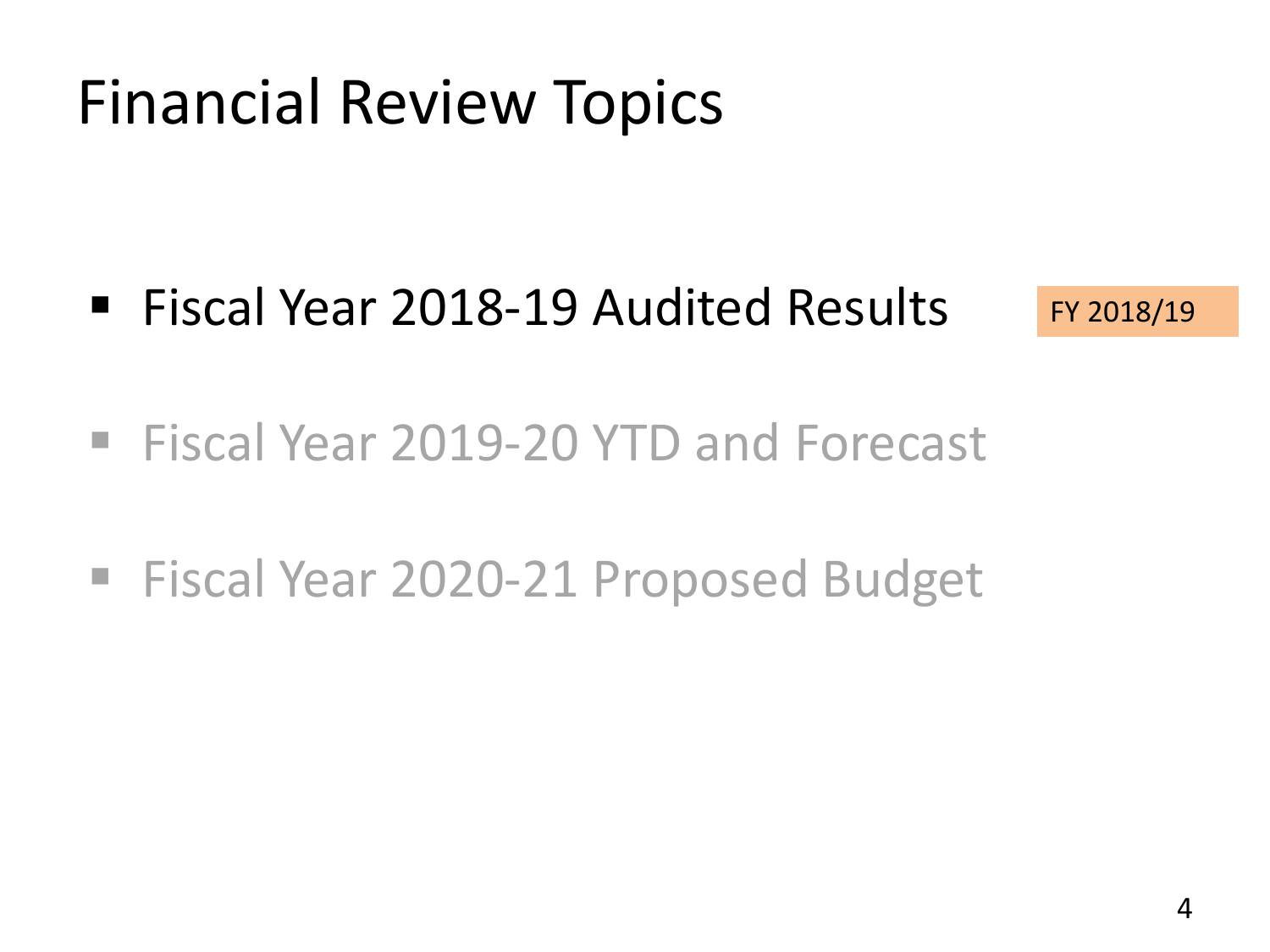#### Fiscal Year 2018-19 Audit

- District financial statements are audited
- Independent Auditor is O'Connor Davies, LLP in Stamford, CT.
- Results of audit: Clean, unqualified opinion
- Audited financial statements are available to the public at the Rowayton Library, at the District Treasurer's office or on the District's web site ([www.Rowayton6TD.com\)](http://www.rowayton6td.com/). The June 30, 2019 audit will be posted shortly.
- The audit includes all of the District's activities but the remainder of this presentation excludes the Train Station Parking financials which must be kept separate from District finances under the terms of our lease with the CT Department of Transportation.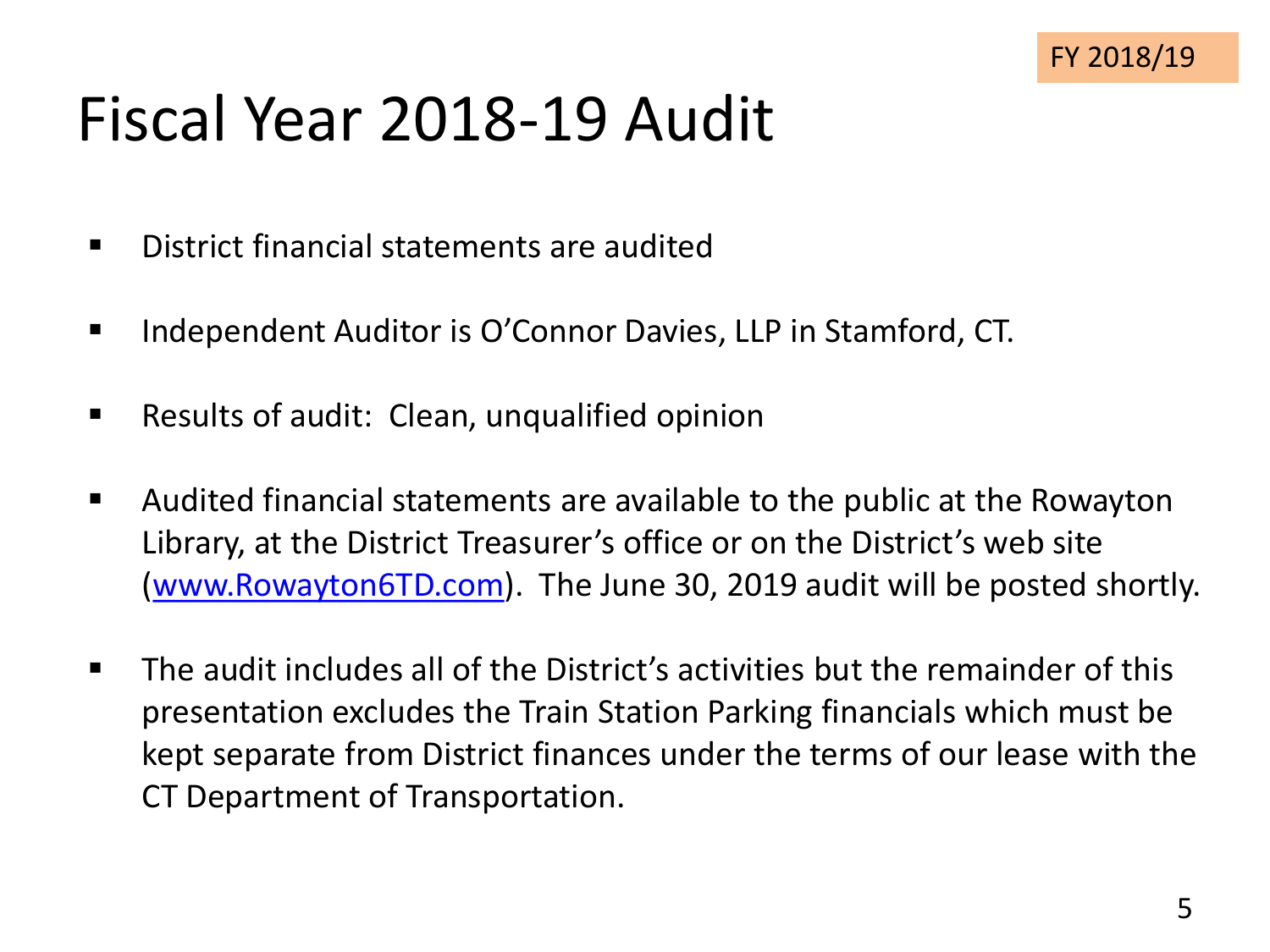### Summary of 2018/19 Results

#### **Summary of 2018/19 Results**

| <b>Revenues</b>                    | Year ending 6/30/19 |                                               |
|------------------------------------|---------------------|-----------------------------------------------|
| <b>Property Taxes</b>              | \$1,742,527         | 6TD portion of property taxes                 |
| All Other                          | 101,806             | Beach fees, rent from Comm. Ctr & misc fees   |
| <b>Total Revenue</b>               | \$1,844,333         |                                               |
| <b>Operating Expenses</b>          |                     |                                               |
| Home & Community                   | \$394,483           | Refuse collection/disposal, street lighting   |
| <b>Culture &amp; Recreation</b>    | 322,200             | Library, Comm Ctr, Bayley Beach, Pinkney Park |
| <b>Employee Pay &amp; Benefits</b> | 378,670             | Employee costs including wages and benefits   |
| <b>General Gov't Support</b>       | 127,747             | Insurance, legal, audit, admin and technology |
| Debt Service                       | 151,190             | Principal and interest payments               |
| <b>Community Grants</b>            | 20,000              | Grants to community organizations             |
| <b>Public Safety &amp; Parking</b> | 87,262              | Fire Department and Amber Parking Lot         |
| <b>Total Operating Expenses</b>    | \$1,481,552         |                                               |
| <b>Transfer to Capital</b>         | \$85,373            |                                               |
| <b>Revenues Less Expenditures</b>  | \$277,408           |                                               |

- District revenues exceeded operating expenses and the transfer to capital by \$277,408 in fiscal year 2018/19.
- This net amount increases our unrestricted fund balance which can be used to defray future taxes provided we maintain the fund balance above the 10% - 15% of expenditures recommended by the auditors.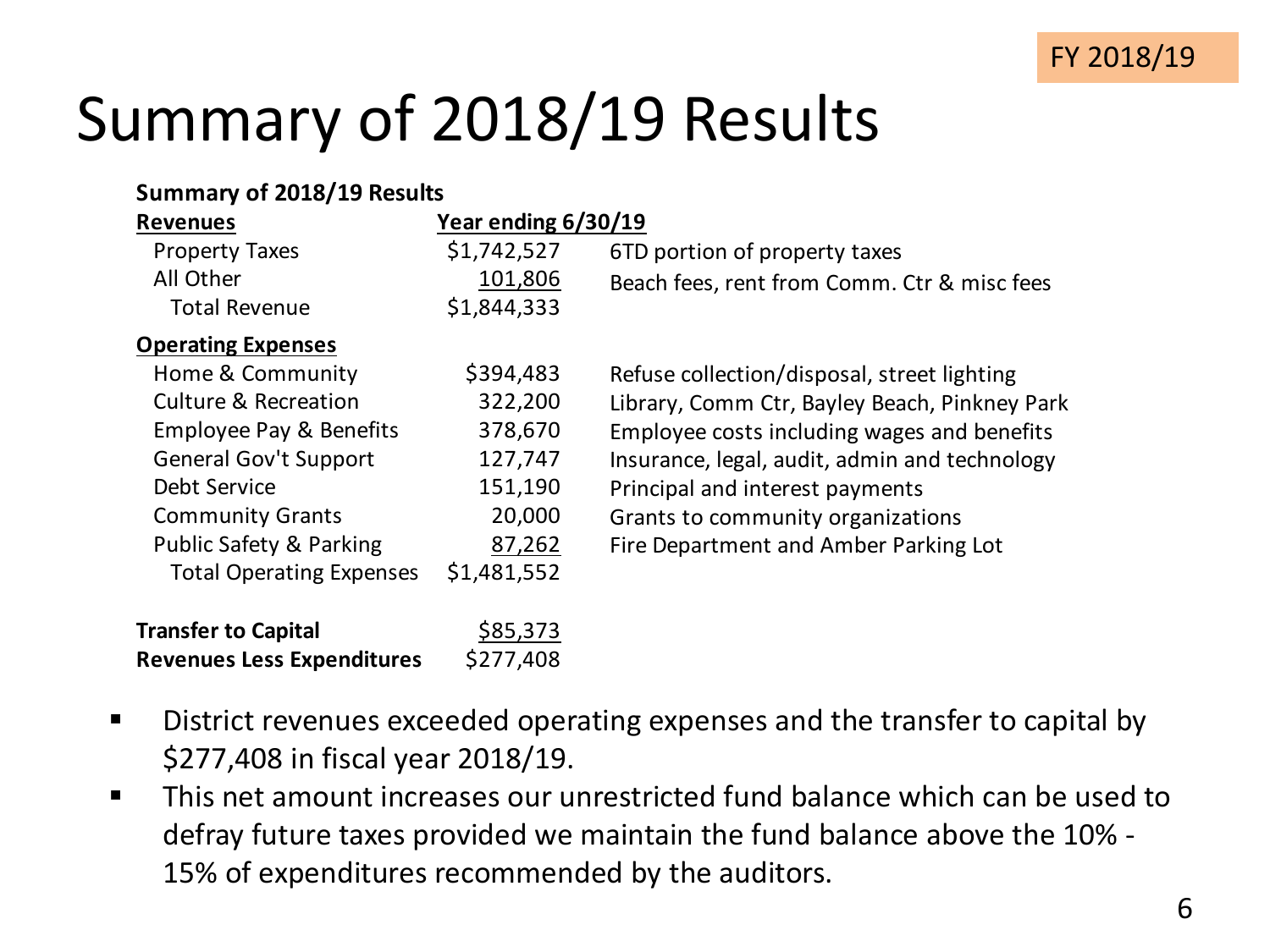

#### Change in General Fund Balance

| Change in General Fund Balance      |                           |             |  |
|-------------------------------------|---------------------------|-------------|--|
|                                     |                           |             |  |
|                                     | <b>Fiscal Year Ending</b> |             |  |
|                                     | 6/30/2019                 | 6/30/2018   |  |
| <b>Total Assets</b>                 | \$1,009,649               | \$1,144,566 |  |
| <b>Total Liabilities</b>            | 304,688                   | 717,013     |  |
| <b>Fund Balance</b>                 | \$704,961                 | \$427,553   |  |
| Fund Balance Increase/(Decrease)    | \$277,408                 |             |  |
|                                     |                           |             |  |
| <b>Changes to Fund Balance</b>      |                           |             |  |
| Revenues greater than Expenses      | \$362,781                 |             |  |
| Transfers from/(to) Capital Account | (85, 373)                 |             |  |
| Net Increase/(Decrease)             | \$277,408                 |             |  |
|                                     |                           |             |  |

- The general fund balance is the amount by which assets exceed liabilities and represents our reserve for unforeseen expenditures.
- The District's general fund balance increased by \$277,408 from 6/30/18 to 6/30/19 reflecting the positive net income less the amount transferred to our capital account.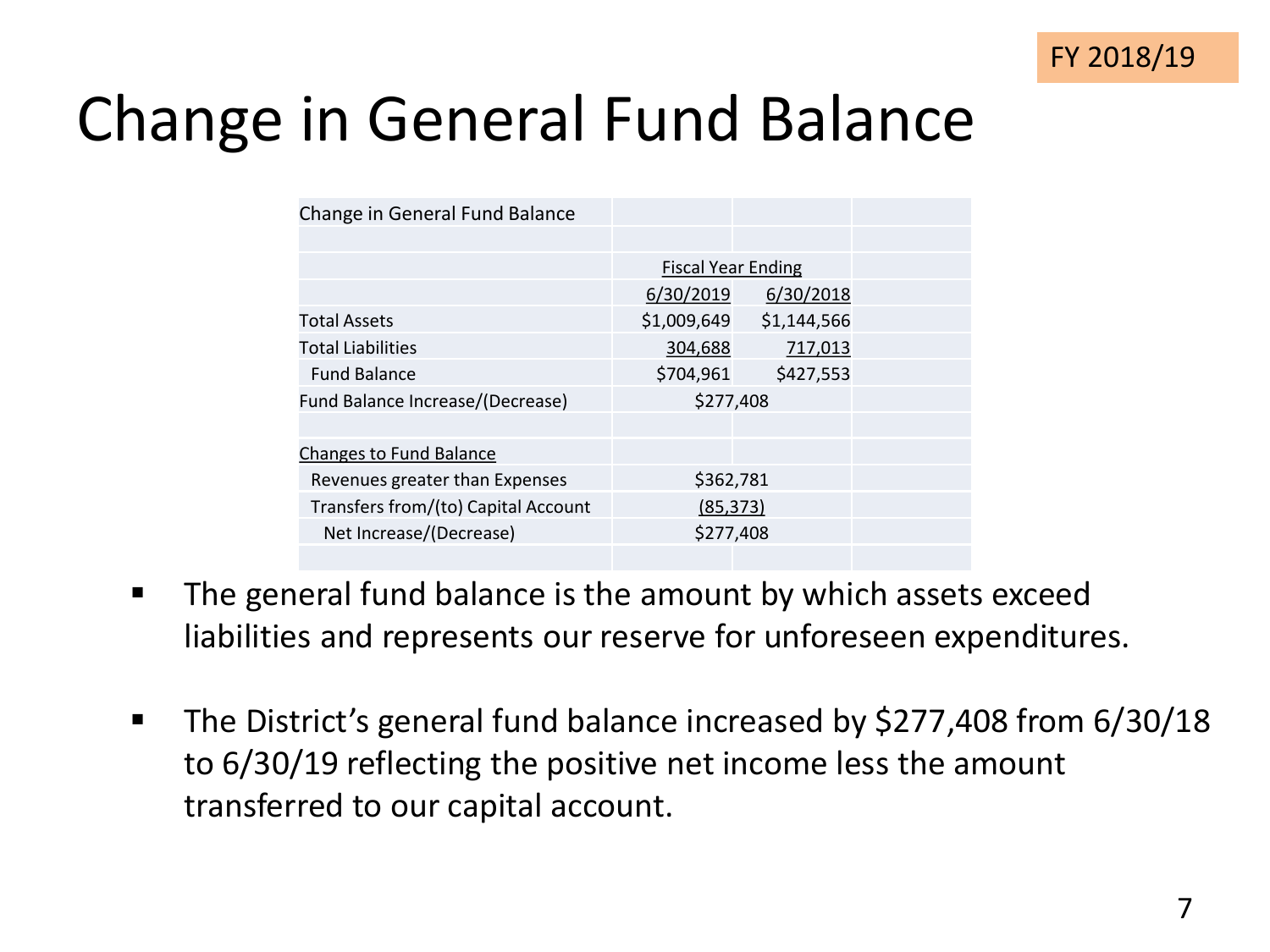#### Key Variances to Budget

|                                        | Original      | Final         |             | Actual $B/(W)$      |
|----------------------------------------|---------------|---------------|-------------|---------------------|
|                                        | <b>Budget</b> | <b>Budget</b> | Actual      | <b>Final Budget</b> |
| Revenues                               | \$1,830,806   | \$1,830,806   | \$1,844,333 | \$13,527            |
| <b>Expenses</b>                        | 1,594,162     | 1,594,162     | 1,481,552   | 112,610             |
| Revenues Less Expenses                 | \$236,644     | \$236,644     | \$362,781   | \$126,137           |
|                                        |               |               |             |                     |
| <b>Key Variances to Final Budget</b>   |               |               |             |                     |
| Revenues                               |               |               |             |                     |
| <b>Property Taxes</b>                  |               |               |             | (56, 769)           |
| All other revenues                     |               |               |             | 20,296              |
| <b>Total Revenues vs Budget</b>        |               |               |             | \$13,527            |
|                                        |               |               |             |                     |
| <b>Expenses</b>                        |               |               |             |                     |
| <b>General Government Support</b>      |               |               |             | \$29,422            |
| <b>Public Safety</b>                   |               |               |             | (51,903)            |
| Transportation                         |               |               |             | 641                 |
| <b>Culture and Recreation</b>          |               |               |             | 29,850              |
| Home and Community Services            |               |               |             | 12,767              |
| <b>Employee Benefits</b>               |               |               |             | 35,767              |
| <b>Debt Service</b>                    |               |               |             | 6,066               |
| <b>Total Expenses vs Budget</b>        |               |               |             | \$112,610           |
|                                        |               |               |             |                     |
| Total Revenues Less Expenses vs Budget |               |               |             | \$126,137           |

- Adjustments to budgeted expenses reflect the transfer of budget monies from an expense category to either the fund balance or capital.
- The \$13,527 positive revenue variance reflects higher revenues rentals and residential beach passes, partially offset by lower revenues in all other categories.
- The \$112,610 favorable variance in expenses reflects the fact that we spent less on General Government Support, Culture and Recreation and Employee Benefits than budgeted for.

FY 2018/19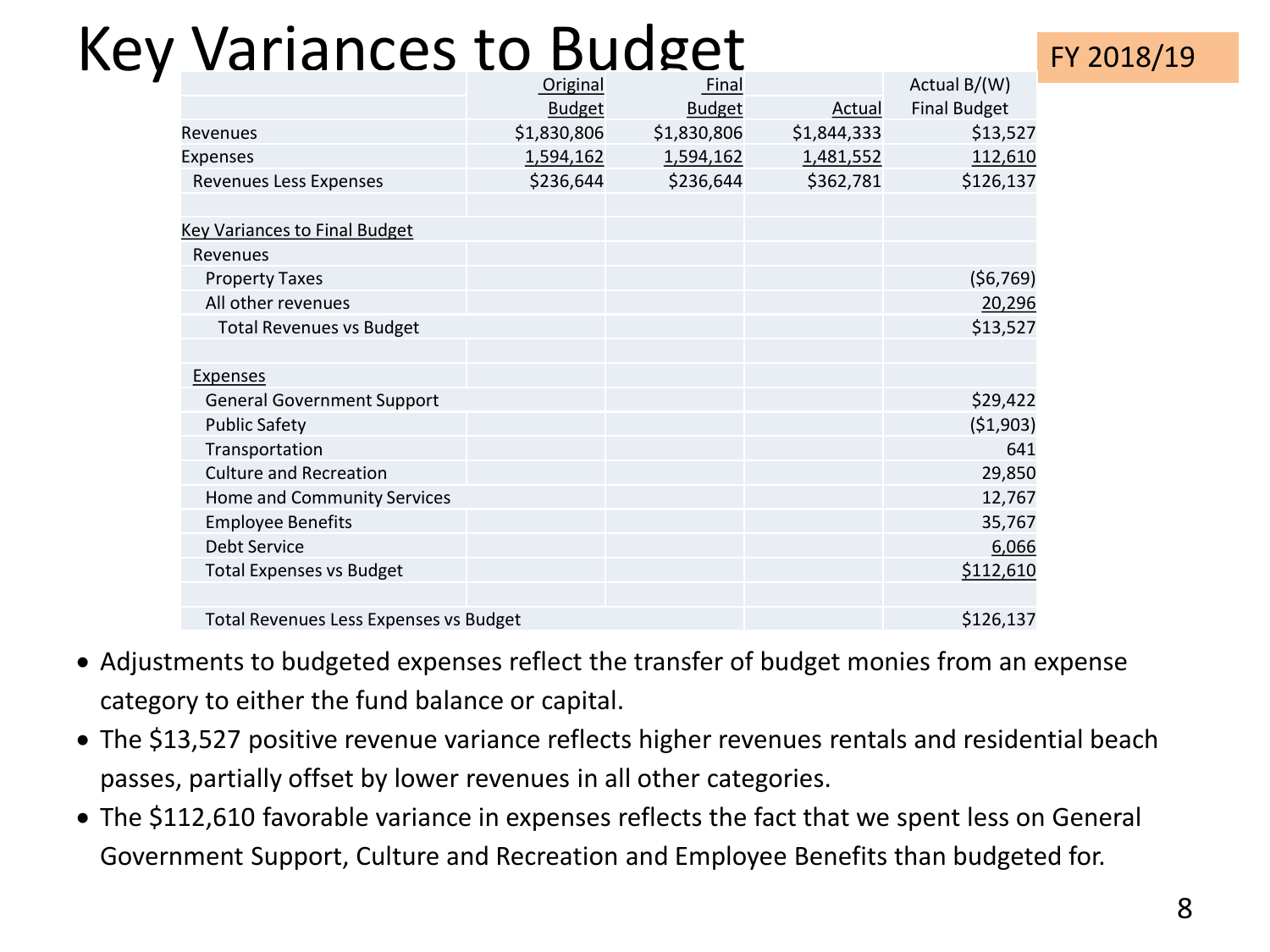#### Sixth Taxing District Commissioners

#### *Motion to accept major variances to 2018/19 budget*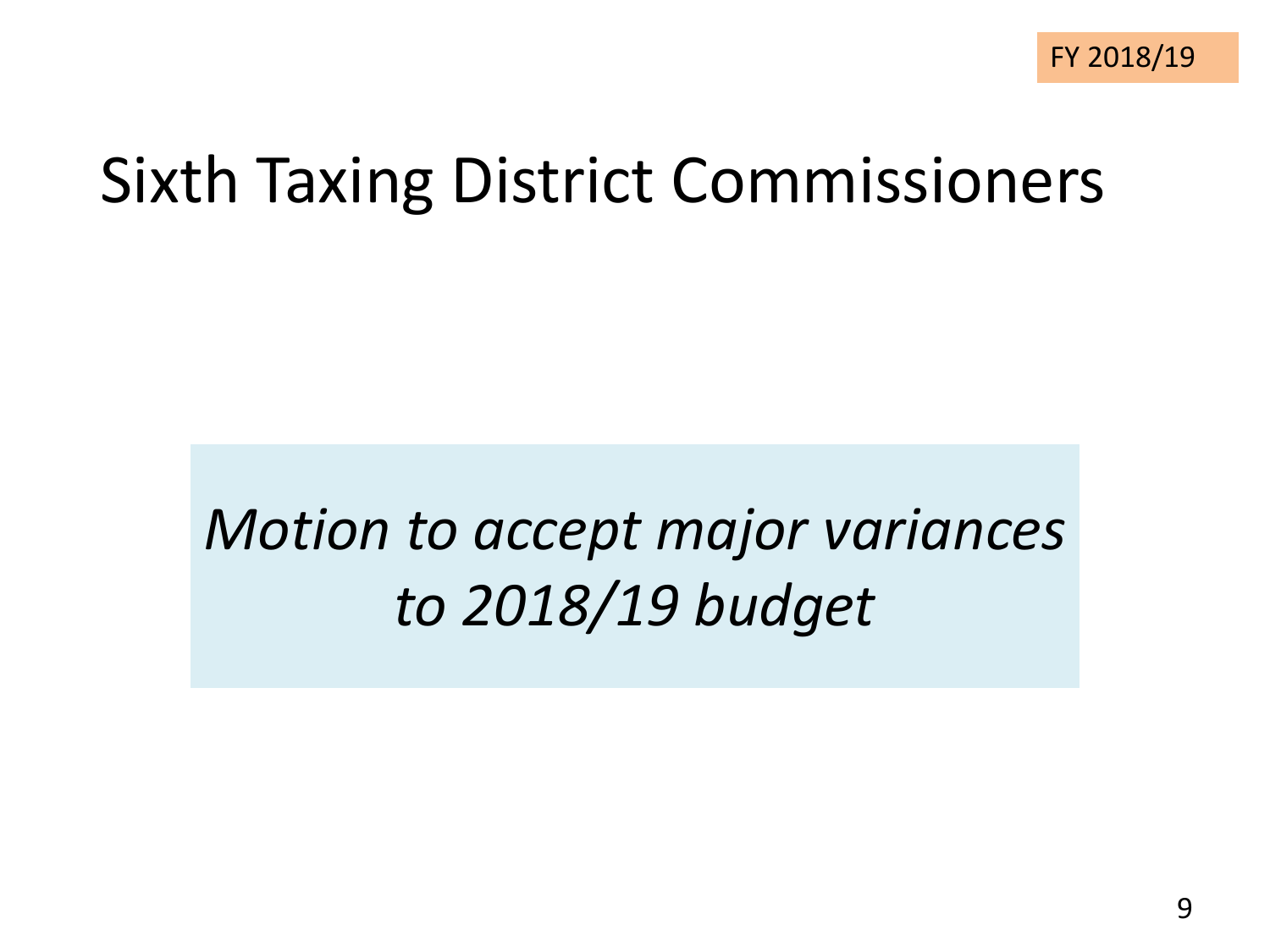- Fiscal Year 2018-19 Audited Results
- Fiscal Year 2019-20 YTD and Forecast FY 2019/20
- Fiscal Year 2020-21 Proposed Budget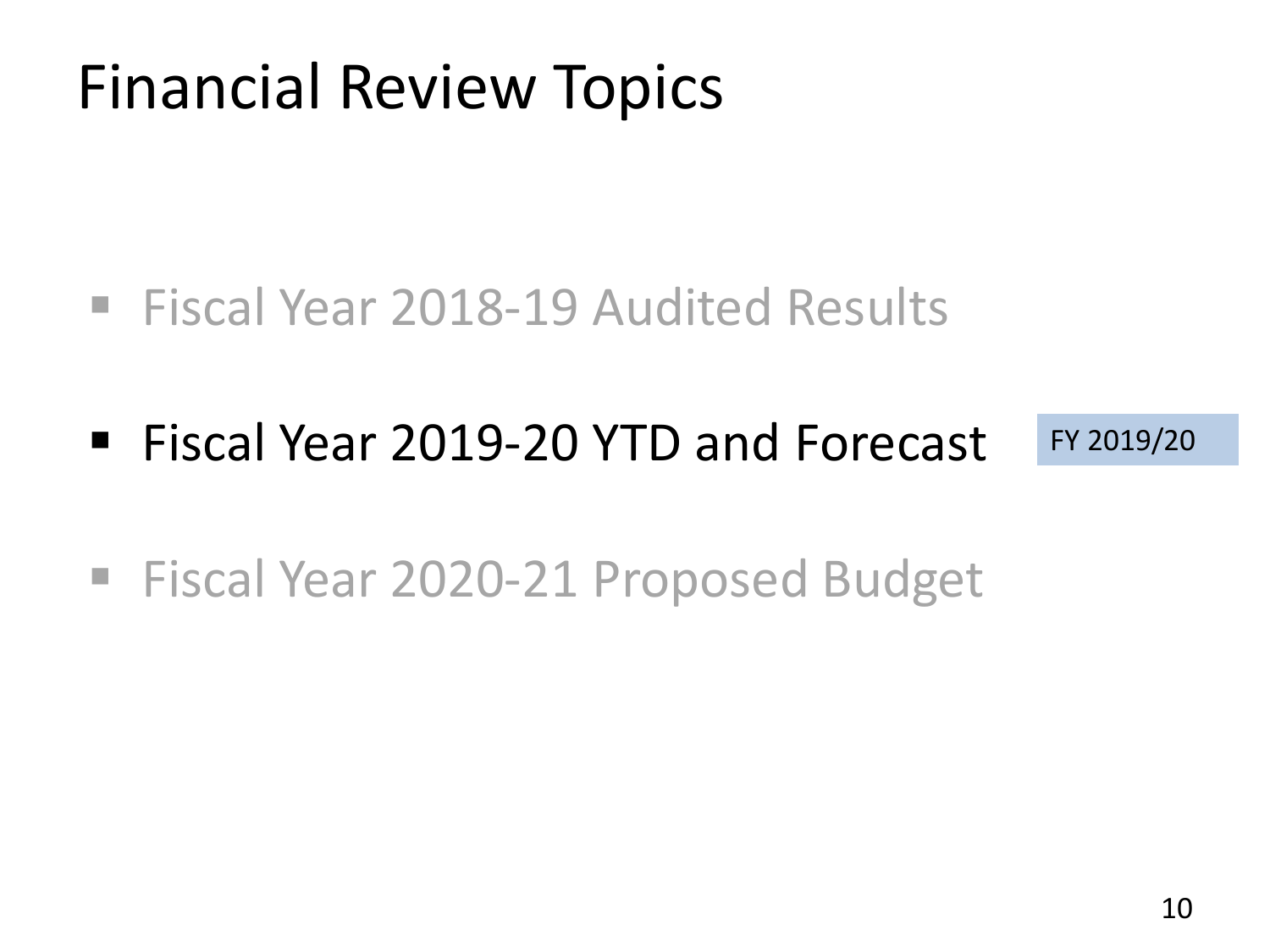### 2019/20 Budget and YTD Results

| <b>Revenues</b>                  | <b>Budget</b> | Thru 1/31/20 | YTD % FY |
|----------------------------------|---------------|--------------|----------|
| <b>Property Taxes</b>            | \$1,775,952   | \$1,125,389  | 63%      |
| All Other                        | 76,560        | 36,331       | 47%      |
| <b>Total Revenue</b>             | \$1,852,512   | \$1,161,720  | 63%      |
| <b>Expenses</b>                  |               |              |          |
| Home & Community                 | \$412,750     | \$218,638    | 53%      |
| Culture & Recreation             | 361,200       | 238,371      | 66%      |
| <b>Employee Pay and Benefits</b> | 447,585       | 266,968      | 60%      |
| <b>General Gov't Support</b>     | 178,850       | 123,779      | 69%      |
| Debt Service                     | 149,852       | 148,102      | 99%      |
| <b>Community Grants</b>          | 62,500        | 60,800       | 97%      |
| Public Safety & Parking          | 79,260        | 39,932       | 50%      |
| <b>Total Expenses</b>            | \$1,691,997   | \$1,096,590  | 65%      |
| <b>Revenues Higher/(Lower)</b>   |               |              |          |
| than Expenses                    | \$160,515     | \$65,130     | 41%      |

- Revenues and expenses are on track to meet budget after 7 months (58% of year).
- Property tax revenues are now close to budget with funds received in February.
- Certain expenses (e.g., most community grants, insurance, debt service, etc.) are front loaded in fiscal year.

FY 2019/20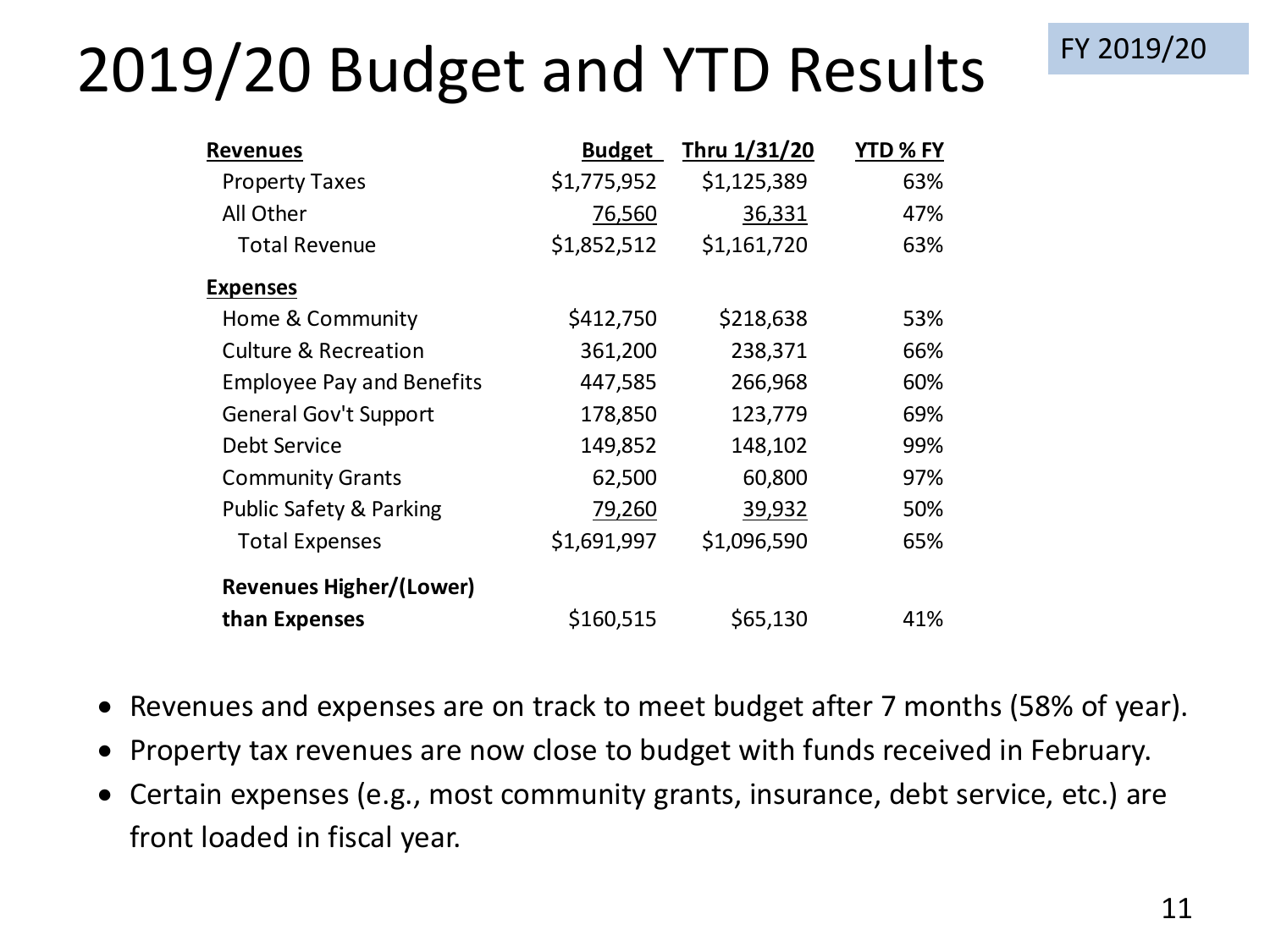### 2019/20 Capital Account

|                                    | <b>Balance as</b> |
|------------------------------------|-------------------|
| <b>Equity and Capital Funds</b>    | of 1/31/20        |
| Amber Lot Improvements             | \$9,300           |
| Bayley Beach Entrance & Sidewalk   | 173,715           |
| <b>Community Center Renovation</b> | 1,067             |
| Reserves and all other             | 131,949           |
|                                    | \$316,031         |

- The District currently has \$316,031 set aside for capital projects.
- This includes money that is set aside as a reserve for potential uninsured losses from a hurricane (\$110,000) and for capital projects that are in progress at Bayley Beach.
- The Community Center Renovation is complete.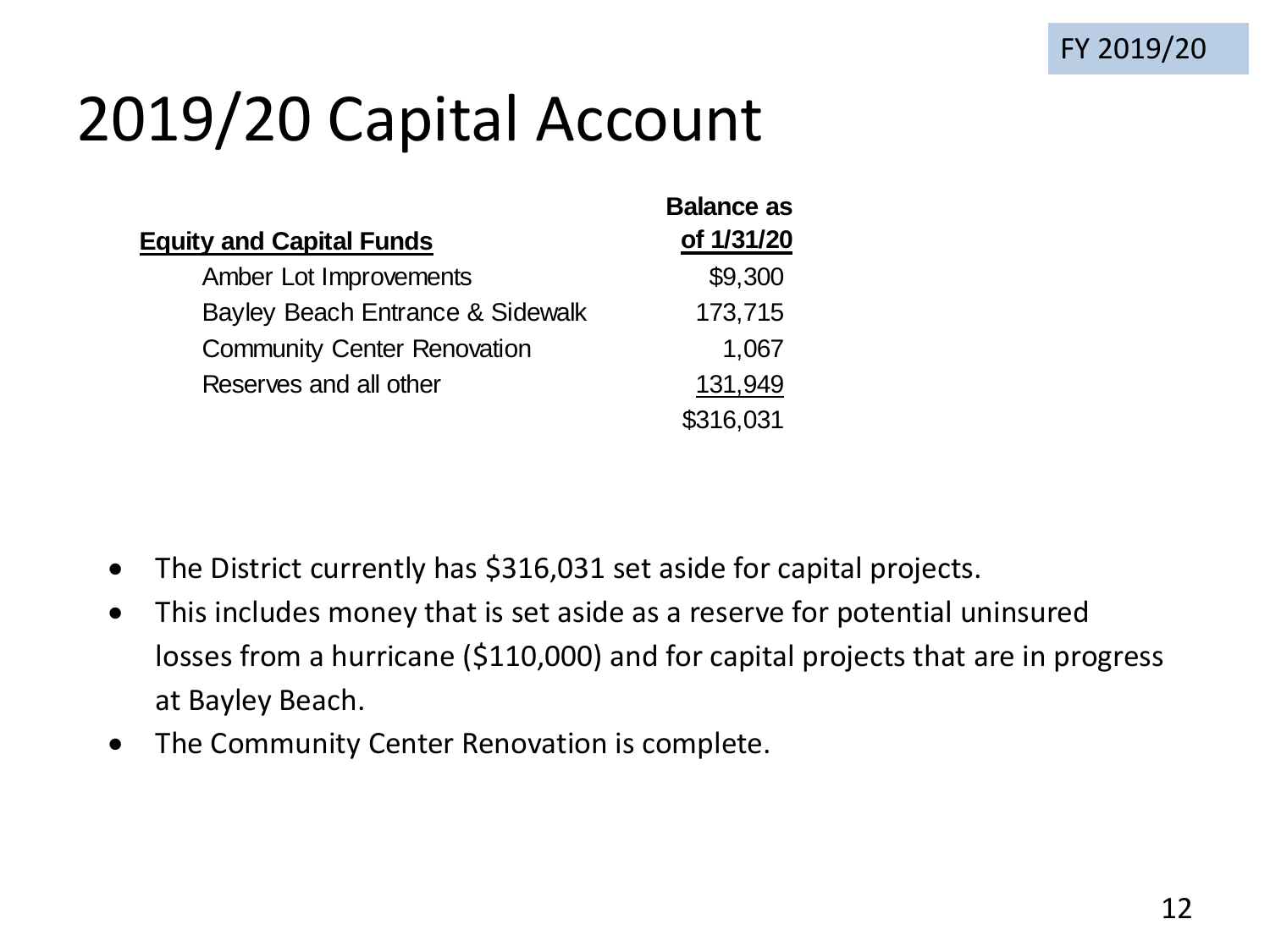- Fiscal Year 2018-19 Audited Results
- Fiscal Year 2019-20 YTD and Forecast
- Fiscal Year 2020-21 Proposed Budget FY 2020/21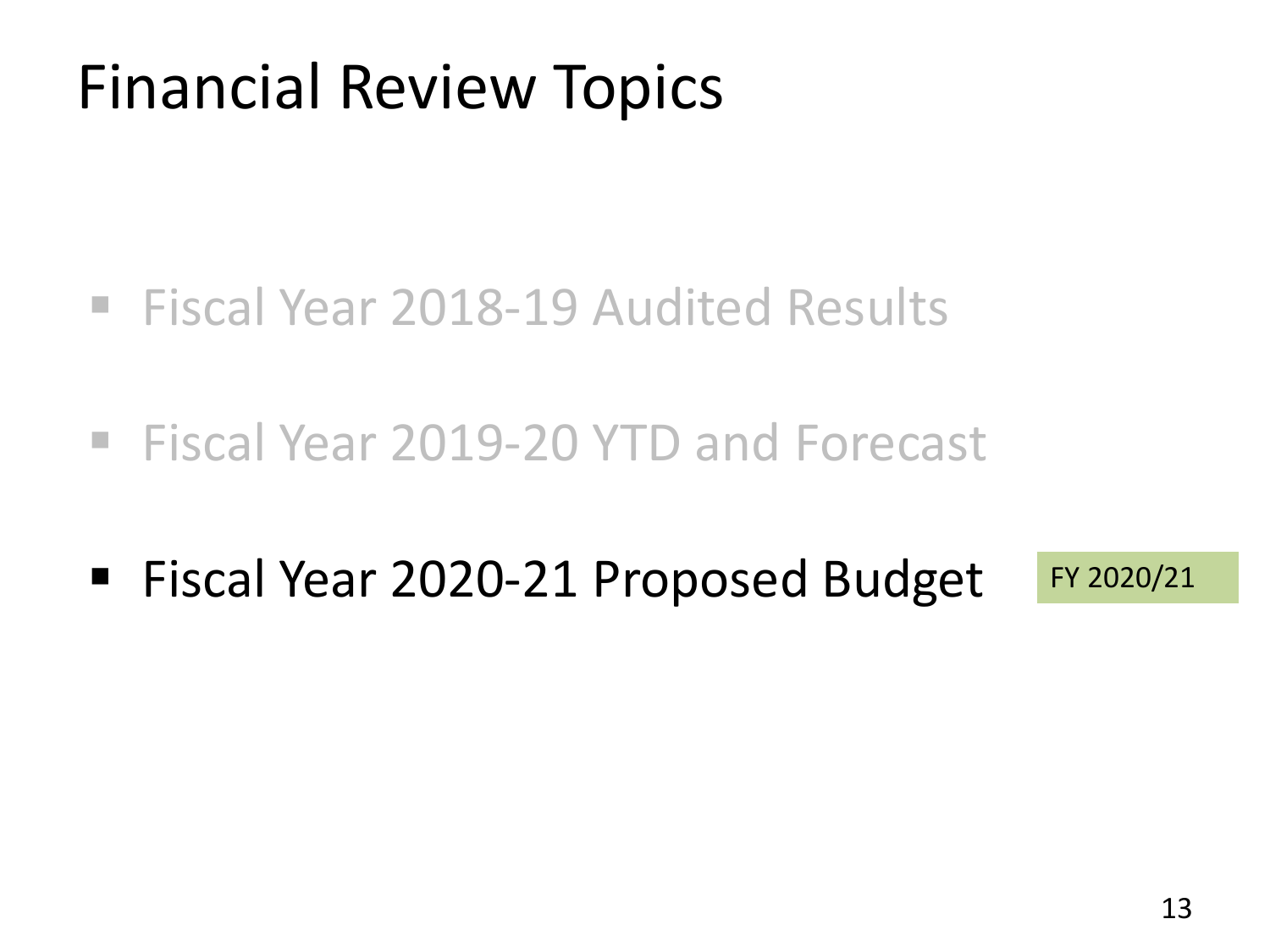## 2020/21 Proposed Budget Overview

- We entered this year's budget planning process with a surplus from the prior year and our major capital project, the Bayley Beach Walkways & Sidewalk improvement project estimates fully funded.
- Our property tax bills from the City reflect the needs of the whole City of Norwalk (schools, roads, police, social services, etc.) plus an overlay for Sixth Taxing District expenditures which we provide and they collect on our behalf.
- The District's portion of our total property taxes are only about 5% of our total tax bills but we strive to keep the number as low as possible while still providing the services that make Rowayton what it is.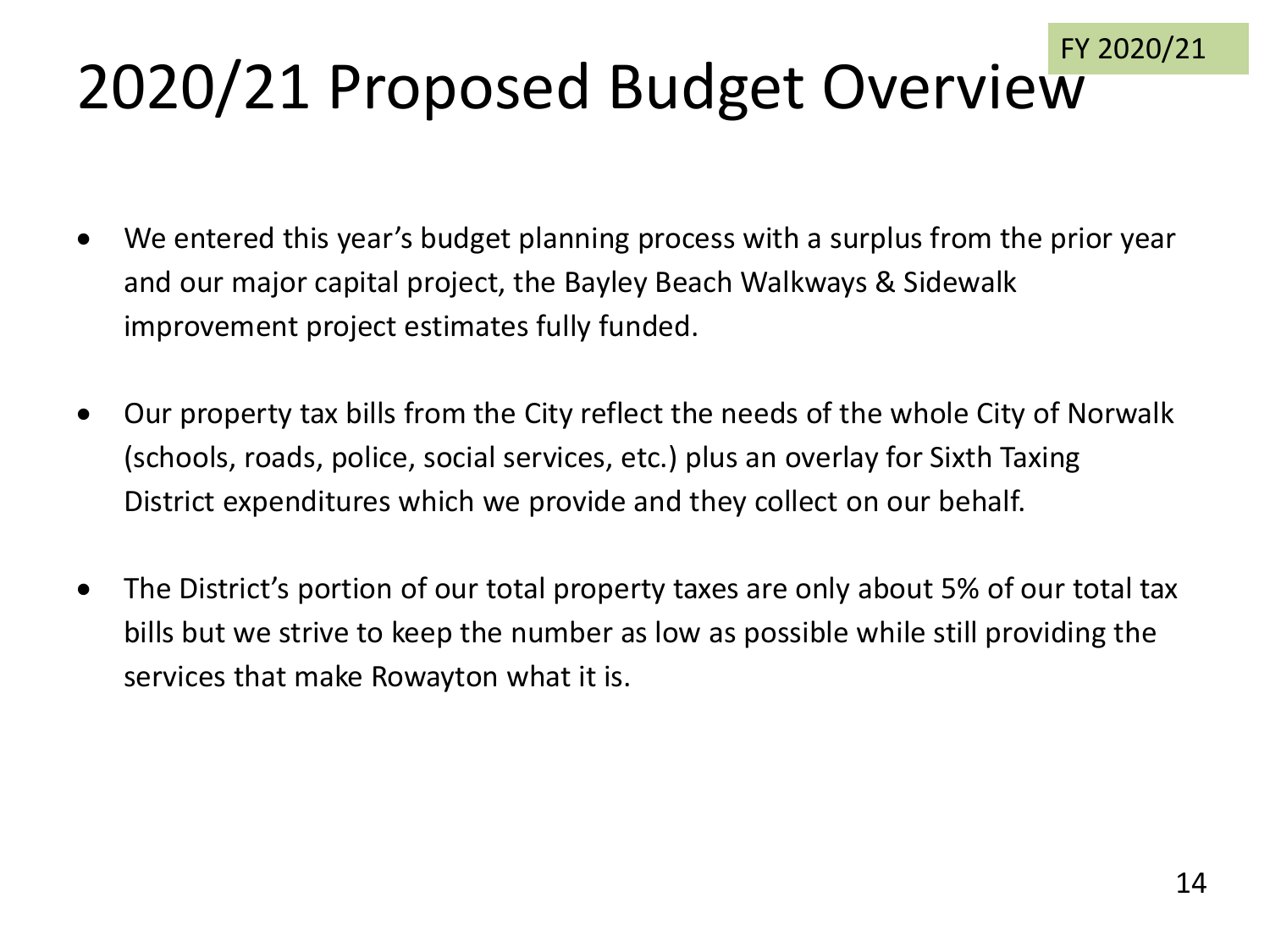#### 2020/21 Proposed Budget Overview FY 2020/21



- The proposed budget reflects an increase of 3% in the 6TD portion of our property taxes compared to the current fiscal year.
- The major one-time item in the budget is  $$145,000$  being budgeted for work on the Ambler parking lot and the Little League field drainage.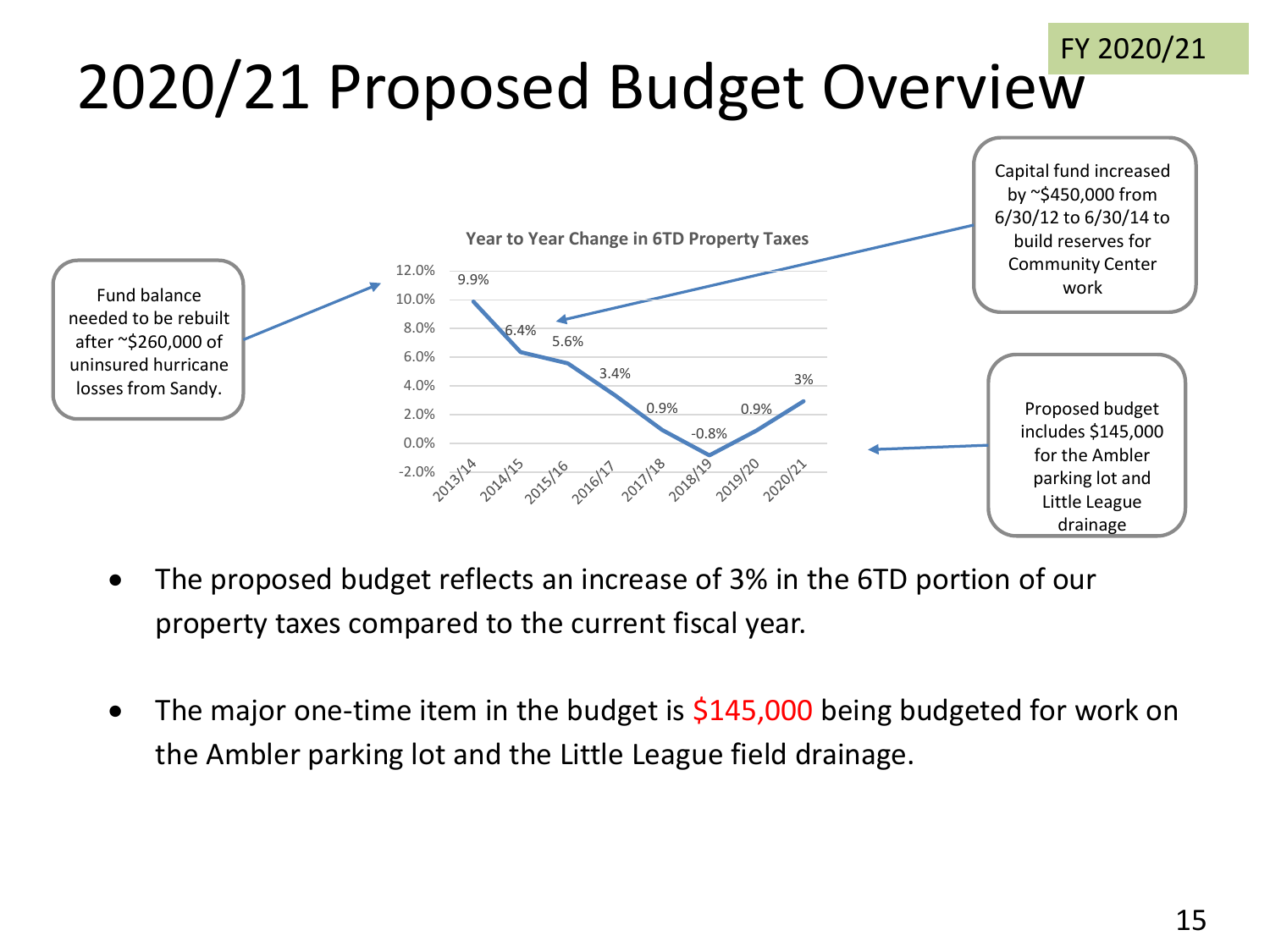#### FY 2020/21

### 2020/21 Revenues

|                                     | 2020/21       | 2019/20       | <b>Yr/Yr Change</b> |         |
|-------------------------------------|---------------|---------------|---------------------|---------|
| <b>Revenues</b>                     | <b>Budget</b> | <b>Budget</b> | <b>Amount</b>       | Percent |
| <b>Property Tax</b>                 | \$1,817,082   | \$1,764,953   | \$52,129            | 3.0%    |
| Other Income                        |               |               |                     |         |
| Rentals                             | \$11,000      | \$11,000      | \$0                 | 0.0%    |
| <b>Beach Permits, Resident</b>      | 40,000        | 40,000        | 0                   | 0.0%    |
| <b>Beach Fees: Non Resident</b>     | 16,800        | 16,000        | 800                 | 5.0%    |
| Other Beach/Camp Fees               | 15,000        | 8,500         | 6,500               | 76.5%   |
| <b>Firefighter Rebate Provision</b> | 5,500         | 6,000         | (500)               | $-8.3%$ |
| All Other Income                    | \$6,060       | \$6,060       | <u>\$0</u>          | 0.0%    |
| <b>Total Revenue</b>                | \$1,911,442   | \$1,852,513   | \$58,929            | 3.2%    |

• The 6TD portion of our property taxes, which account for 95% of total District revenues, are proposed at \$1,817,082, up 3% from the current fiscal year.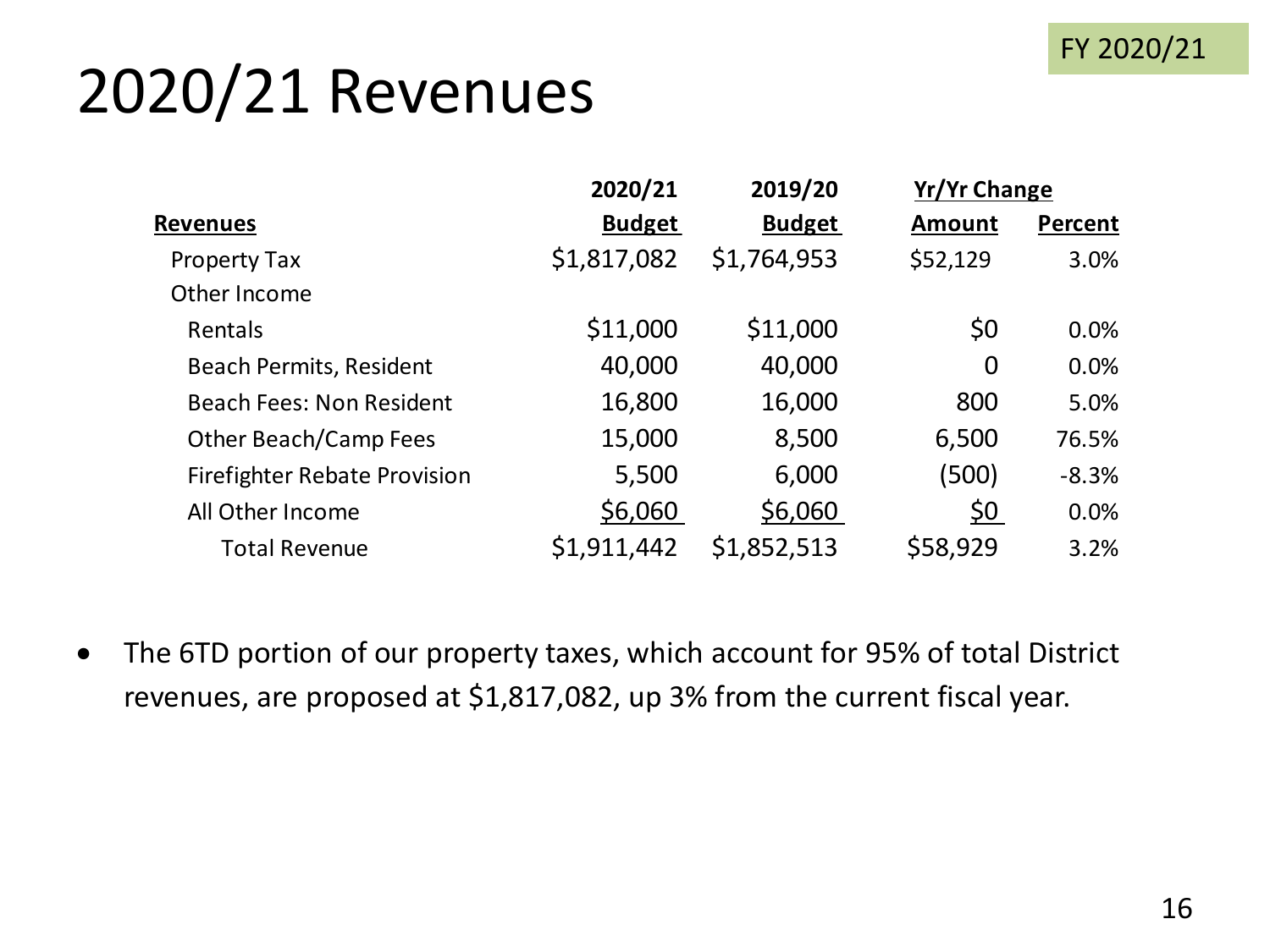#### 2020/21 Expenditures

|                                    | 2020/21         | 2019/20       | <b>Yr/Yr Change</b> |           |
|------------------------------------|-----------------|---------------|---------------------|-----------|
| <b>Expense Category</b>            | <b>Budget</b>   | <b>Budget</b> | <b>Amount</b>       | Percent   |
| Home & Community                   | \$422,500       | \$412,750     | \$9,750             | 2.4%      |
| <b>Culture &amp; Recreation</b>    | 393,350         | 360,400       | \$32,950            | 9.1%      |
| <b>Employee Pay and Benefits</b>   | 443,215         | 447,585       | (54,370)            | $-1.0%$   |
| General Gov't Support              | 156,937         | 178,849       | (521, 912)          | $-12.3%$  |
| <b>Debt Service</b>                | 146,739         | 149,853       | (53, 114)           | $-2.1%$   |
| <b>Community Grants</b>            | 60,160          | 62,500        | (52, 340)           | $-3.7%$   |
| <b>Public Safety &amp; Parking</b> | 97,260          | 94,200        | \$3,060             | 3.2%      |
| <b>Valuation Reserve</b>           | $\underline{0}$ | 30,000        | (30,000)            | <b>NA</b> |
| <b>Total Operating Expenses</b>    | \$1,720,161     | \$1,736,137   | (\$15,976)          | $-0.9%$   |
| <b>Transfer to Capital</b>         | \$191,280       | \$236,644     | (545, 364)          | $-19.2%$  |
| <b>Total Expenditures</b>          | \$1,911,441     | \$1,972,781   | (561,340)           | $-3.1%$   |

- Total District operating expenses are down 1% driven by several items:
	- \$32,000 higher Cultural and Recreation to pay for extended lifeguard hours at Bayley Beach and planned improvements at Pinkney Park.
	- $-$  (\$22,000) lower General Government Support to adjust from previous budgeted amounts for insurance and administrative amounts that were higher than actual amounts spent.
	- ▬ \$10,000 increase due to higher refuse collection expenses
	- ▬ (\$30,000) lower valuation claim reserve to reflect lack of valuation claim adjustments.
- Transfers to capital are down \$45,364.

FY 2020/21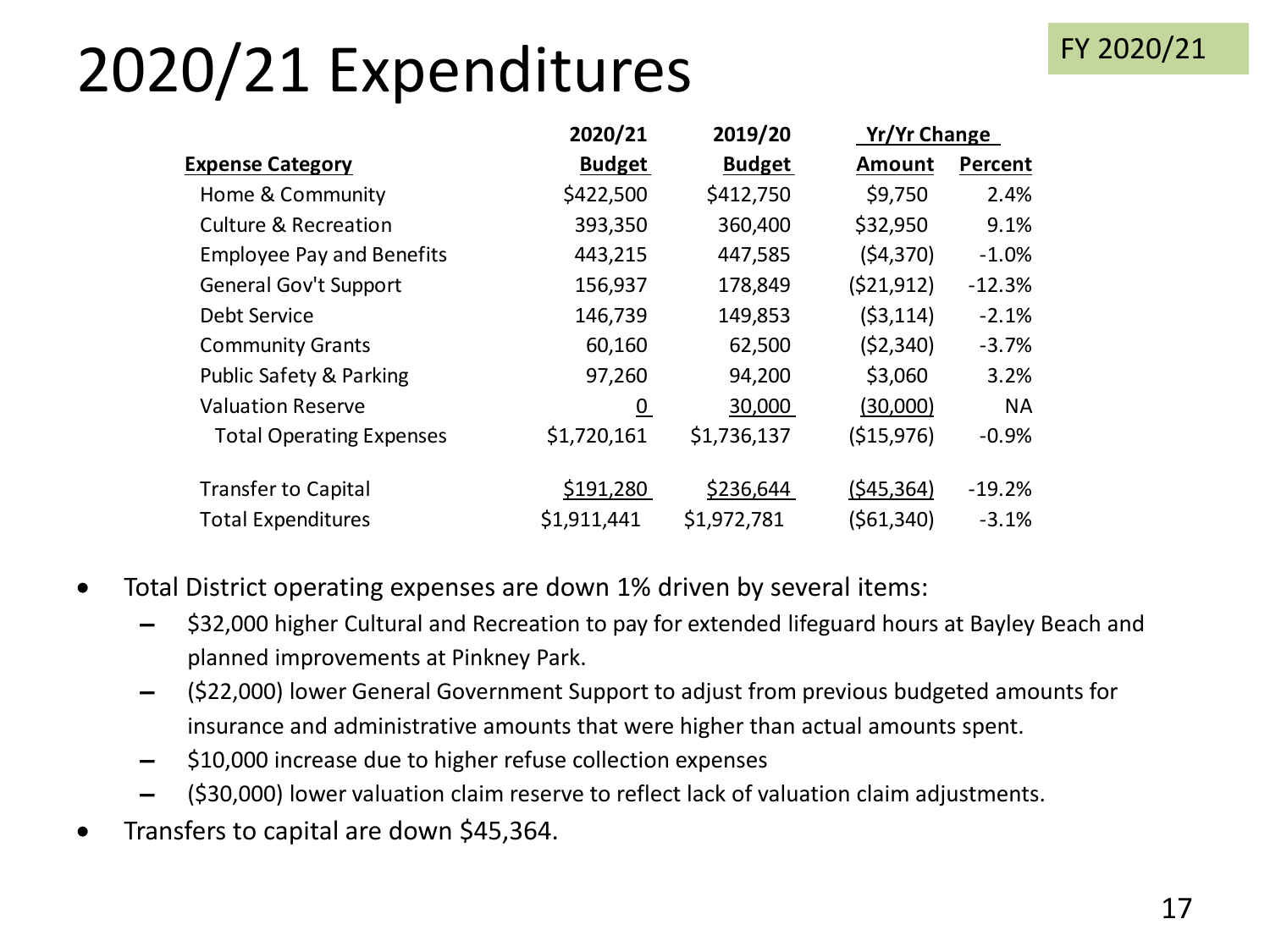#### 2020/21 Community Grants

|                                    | 2020/21       | 2019/20       | Year/Year Change |           |
|------------------------------------|---------------|---------------|------------------|-----------|
| <b>Community Grants</b>            | <b>Budget</b> | <b>Budget</b> | Amount           | Percent   |
| Library                            | \$220,800     | \$216,000     | \$4,800          | 2%        |
| Little League                      | 6,000         | 6,000         | \$0              | 0%        |
| Mayor's Summer Employment Program  | 0             | 1,700         | (51,700)         | $-100%$   |
| <b>Norwalk Tree Alliance</b>       | 3,000         | 0             | \$3,000          | 100%      |
| Rowayton Paddle Tennis Assoc.      | 10,000        | 0             | \$10,000         | 100%      |
| <b>Rowayton Arts Center</b>        | 10,000        | 10,000        | \$0              | 0%        |
| RCA - Fireworks, etc.              | 10,000        | 10,000        | \$0              | 0%        |
| <b>Rowayton Gardeners</b>          | 0             | 3,000         | ( \$3,000)       | $-100%$   |
| <b>Rowayton Historical Society</b> | 11,160        | 19,800        | ( \$8,640)       | -44%      |
| Shakespeare on the Sound           | 10,000        | 12,000        | (52,000)         | $-17%$    |
| <b>Total Community Grants</b>      | \$280,960     | \$278,500     | \$2,460          | <b>1%</b> |

- Grants are up \$2,460, with the mix of increases and decreases highlighted in the chart above.
- The Historical Society plans to continue their work on the Boathouse and maritime museum, install an ADA ramp and improve the landscaping.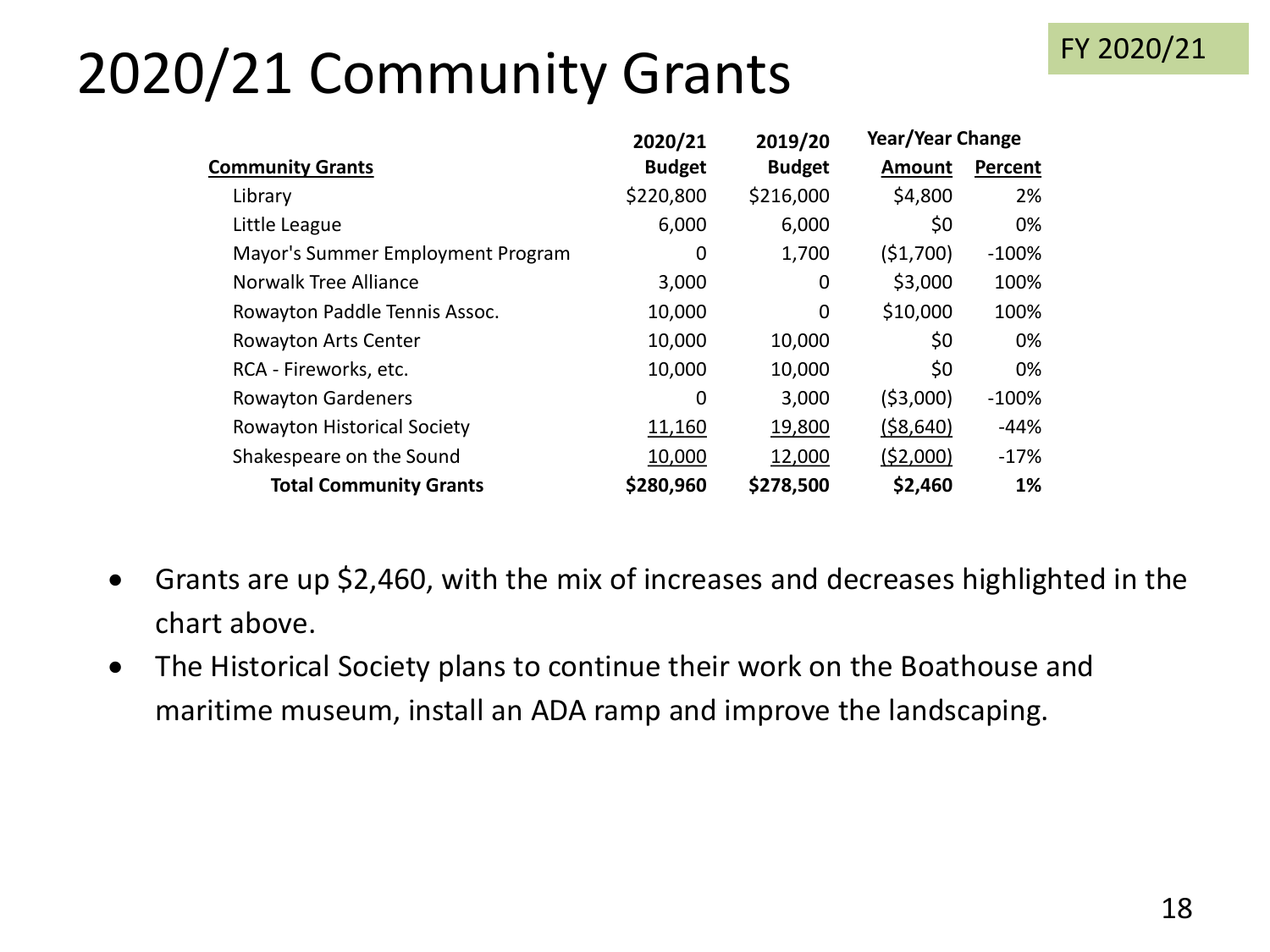#### 2020/21 Capital Project Budget

| <b>Capital Budget Projects</b>     | Projected<br>6/30/20 | <b>New Funds</b><br>2020/21 | <b>Total 2020/21</b><br><b>Capital Budget</b> |
|------------------------------------|----------------------|-----------------------------|-----------------------------------------------|
| Reserve for Future Projects        | \$110,000            | \$0                         | \$110,000                                     |
| Little League Capital Reserve      | 6,721                | 6,000                       | 12,721                                        |
| Wilson Avenue Lot                  | 9,300                | 70,000                      | 79,300                                        |
| <b>Bayley Beach Sidewalk</b>       | 169,497              | 10,000                      | 179,497                                       |
| Bayley Beach Field Drainage        | 0                    | 75,000                      | 75,000                                        |
| <b>Community Center Renovation</b> | 1,067                | 0                           | 1,067                                         |
| <b>Fire Department</b>             | 15,228               | 10,280                      | 25,508                                        |
| Pinkney Park                       | 0                    | 10,000                      | 10,000                                        |
| <b>Rowayton Arts Center</b>        | $\overline{0}$       | 10,000                      | 10,000                                        |
| <b>TOTAL</b>                       | \$311,813            | \$191,280                   | \$503,093                                     |

- We expect to end this fiscal year with about \$311,000 in capital funds. That includes \$169,497 of funds for the Bayley Beach sidewalk improvements which will mostly likely be paid out as project progresses and bills from the contractors are submitted.
- The major new capital funding in the 2020/21 budget is for the work to improve the Ambler-Wilson Street Parking lot and to address the drainage issues at Bayley Beach. Cost estimates for these proposals are being developed.

FY 2020/21